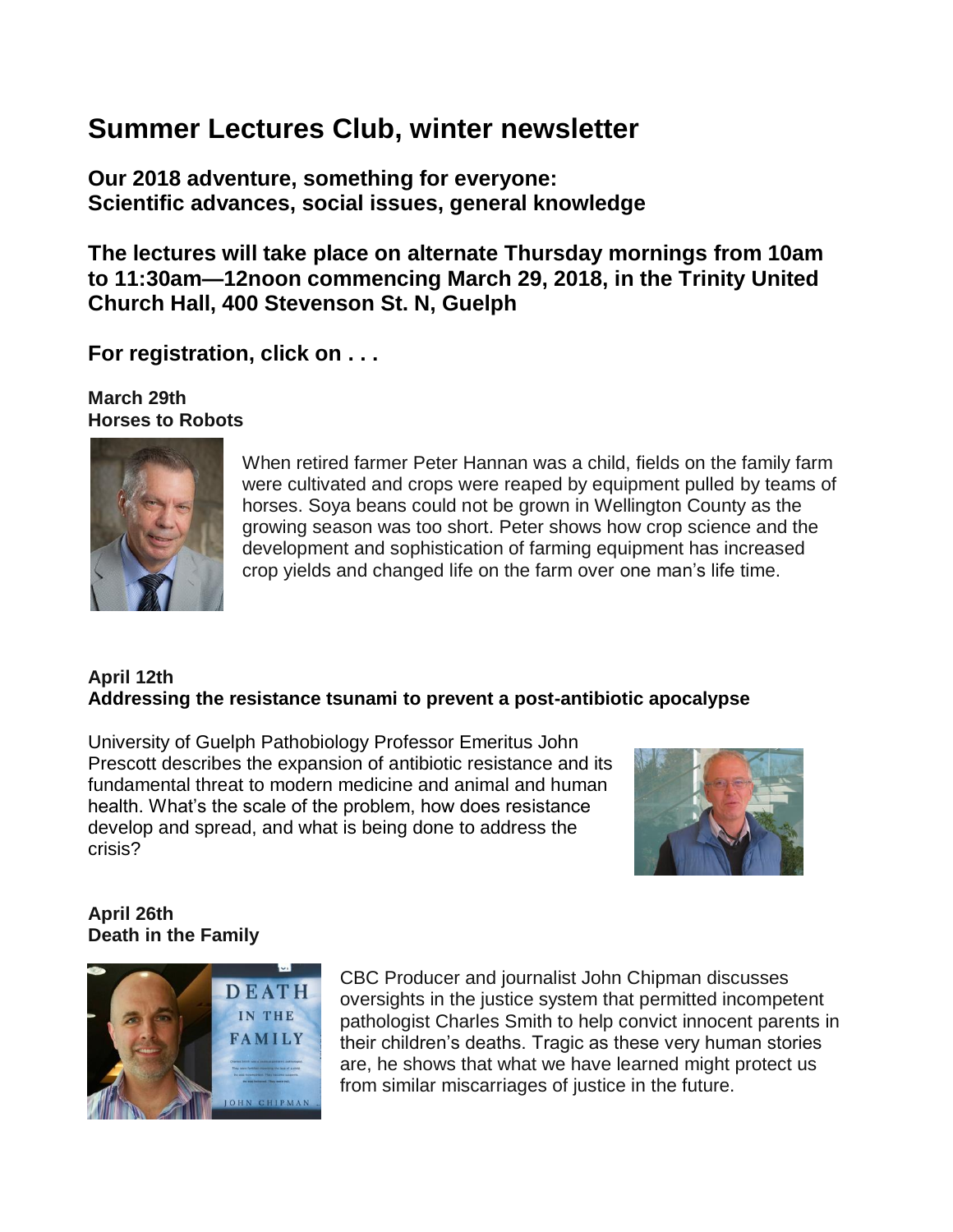

#### **May 10th The Geology of Iceland**

University of Waterloo Geology Professor Emeritus Alan Morgan describes the unique geology of Iceland, which lies over a hotspot, the Iceland Plume above the divergent boundary between the Eurasian and North American plates, and how it has from time to time affected the world's climate in dramatic and sometimes devastating ways.

# **May 24th**

## **Policing in the Twenty First Century**

Retired Detective Sergeant John Sheflin, previously in the Toronto Police Service, talks of the tremendous strides in computer technology and advances in the science of forensics that are making policing and criminal investigations both increasingly more responsive to the needs of citizens and more challenging for individual police officers.



# **June 7th**

## **The story of the Guelph University Arboretum**



It began in 1905 when the late Professor Edward Zavitz planted white pines, some now over a hundred years old and still growing, at the corner of College Avenue and Victoria Road in Guelph. Associate Professor and University of Guelph Arboretum Director Shelley Hunt shares the long and diverse history of the Arboretum and past and current research aimed at protecting the Southern Ontario biome.

## **June 21st**

**"The Information Gap between Blind and Sighted Persons has Closed"** says Jim Sanders, Past President and Chief Executive officer of CNIB, on giving his inspiring and positive thoughts on living with blindness, and how rarely it is the severe handicap that sighted people tend to view it as. He explains the remarkable recent advances in technology that enable the blind to "see" the world around them.

Jim has been recognized for his achievements, receiving The King Clancy and Canadian Helen Keller Awards. In 2003 he was made a member of the Order of Canada and in 2017 was inducted into the Canadian Disability Hall of Fame.

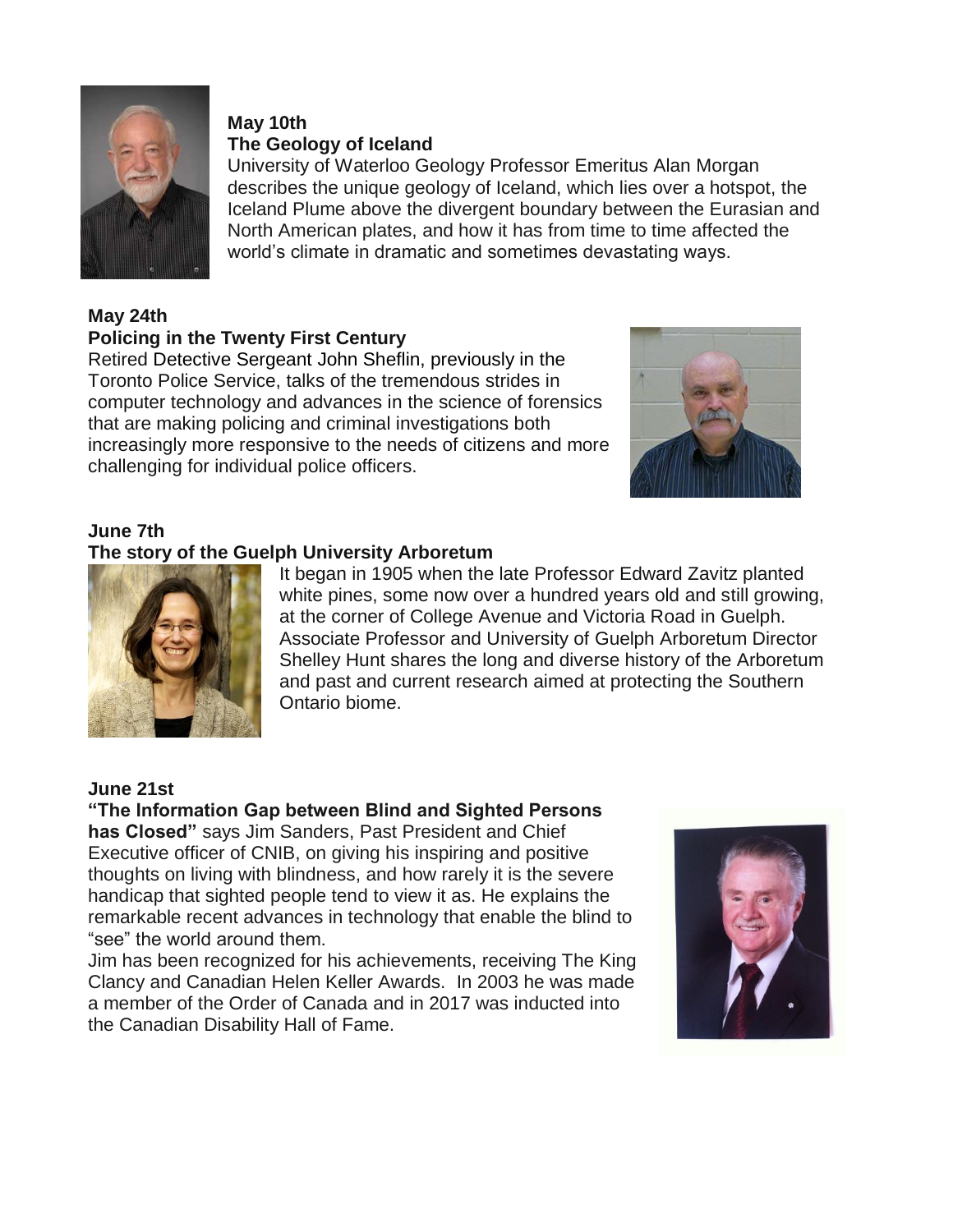#### **July 5th How has the family, Orchidaceae, become the most successful and largest family of flowering plants?**



Professor Emeritus Larry Peterson will discuss features of orchid biology that have led to a family that includes over 25,000 species. Topics include pollination mechanisms, associations with beneficial fungi, adaptations to a wide range of terrestrial habitats, and how numerous orchid species have taken to the trees as epiphytes. The amazing diversity in floral forms has resulted in orchids becoming popular house plants and to a multimillion dollar horticultural industry. As a result of their popularity, many orchid species are being poached from the wild. Because of this, and destruction of habitats, over 300 species are listed as endangered or threatened.

#### **July 19th**

# **Caribbean Coral Reefs: Threats and Conservation**

Dr. Ryan Horricks of the University of Guelph and St. George's University of Grenada explains the world-wide importance of maintaining healthy coral reef populations in the Caribbean. He will discuss some of the challenges that various reef recovery strategies have faced and provide some thoughts on the future of Caribbean coral reefs.



# **August 2nd**

#### **The Life & Death of the Concorde**



**Craig Skinner, a captain with Air Canada will look at what made the Concorde a unique aircraft to design, build and to fly and what ultimately led to its demise.**



#### **August 16th The Dust of Kandahar**

Retired U.S. diplomat Jonathan Addleton provides a personal ccount of account of his year of service as Ambassador to Afghanistan and movingly describes the everyday human drama of the American soldiers, local tribal dignitaries, government officials and religious leaders with whom he interacted and worked.